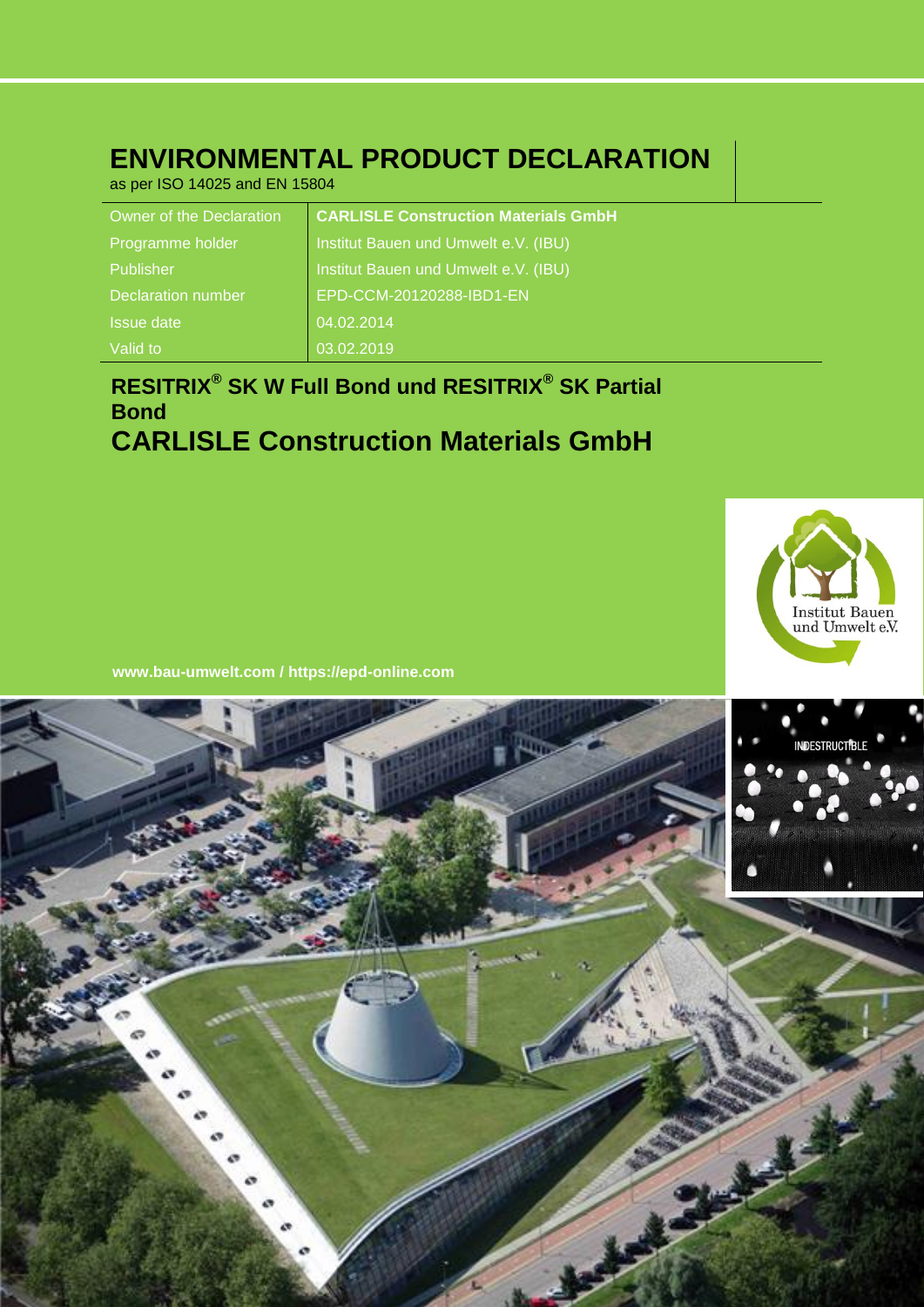# **1. General Information**

# CARLISLE Construction Materials GmbH RESITRIX® SK W Full Bond und

#### **Programme holder**

IBU - Institut Bauen und Umwelt e.V. Panoramastr. 1 10178 Berlin Germany

# **Declaration number**

EPD-CCM-20120288-IBD1-EN

#### **This Declaration is based on the Product Category Rules:**

Concrete additives, 07-2012 (PCR tested and approved by the independent expert committee)

# **Issue date**

04.02.2014

**Valid to** 03.02.2019

Wirermayes

Prof. Dr.-Ing. Horst J. Bossenmayer Prof. Dr.-Ing. Horst J. Bossenmayer<br>(President of Institut Bauen und Umwelt e.V.) internally internally internally internally x externally

'MANNA

Dr. Burkhart Lehmann (Managing Director IBU)

# **2. Product**

#### **2.1 Product description**

 $\mathsf{RESITRIX}^{\circledast}$  SK W Full Bond and  $\mathsf{RESITRIX}^{\circledast}$  SK Partial Bond are hot-air weldable roofing and waterproofing membranes based on synthetic EPDM rubber with a glass reinforcement. The underside is coated with self-adhesive polymer modified bitumen, with a release film. The self-adhesive EPDM waterproofing membranes can be used for full and partial installation.

#### **2.2 Application**

RESITRIX® SK W *Full Bond* can be installed in a variety of applications, either fully exposed, for fully bonded systems or beneath roof gardens and living roof systems.

RESITRIX® SK *Partial Bond* is specially intended for use in refurbishment and for partial installation on suitable insulating material and wooden composites. The manufacturer's installation instructions must be observed.

# RESITRIX® SK Partial Bond

**Owner of the Declaration** CARLISLE Construction Materials GmbH Schellerdamm 16 21079 Hamburg

#### **Declared product / Declared unit**

1 m² RESITRIX® SK W Full Bond and RESITRIX® SK Partial Bond

#### **Scope:**

This EPD refers to the life cycle of RESITRIX® SK W Full Bond and RESITRIX® Partial Bond roofing and waterproofing membrane systems manufactured by Carlisle Construction Materials GmbH based in Hamburg.

It involves hot-air welded waterproofing membranes based on synthetic EPDM rubber with a glass fibre backing. The underside features a polymer-modified, self-adhesive layer of bitumen.

The EPDM layer is manufactured in Hamburg. The product is coated with polymer-modified bitumen in Waltershausen (Thuringia).

The owner of the declaration shall be liable for the underlying information and evidence; the IBU shall not be liable with respect to manufacturer information, life cycle assessment data and evidences.

**Verification**

The CEN Norm EN 15804 serves as the core PCR Independent verification of the declaration

according to ISO 14025

Matthias Schulz (Independent tester appointed by SVA)

### **2.3 Technical Data**

#### **Bautechnische Daten**

| <b>Name</b>                                                                              | Value                               | Unit    |
|------------------------------------------------------------------------------------------|-------------------------------------|---------|
| Foldability at low temperature /EN No tears at<br>495-5/ /EN 1109/                       | -30                                 | °C      |
| Tensile strenght to /EN 12311-2/<br>Set point: longitudinal ≥250 /<br>transverse ≥200    | Actual<br>value: 361 /<br>333       | N/50 mm |
| Elongation at break to //EN<br>12311-2/ Set point: longitudinal<br>≥300 / transvers ≥300 | Actual<br>value: 600<br>/600        | ℅       |
| Dimensional stability to /EN 1107-<br>2/ Set point: longitudinal /<br>transverse ≤0,5    | Actual<br>value: $+0.1$<br>$/ +0.2$ | $\%$    |
| Ozone resistance /EN 1844/ Set<br>point: Grade 0                                         | Actual<br>value:<br>Grade 0         |         |
| UV-radiation /EN 1297/ Set point:<br>no tears                                            | passed                              |         |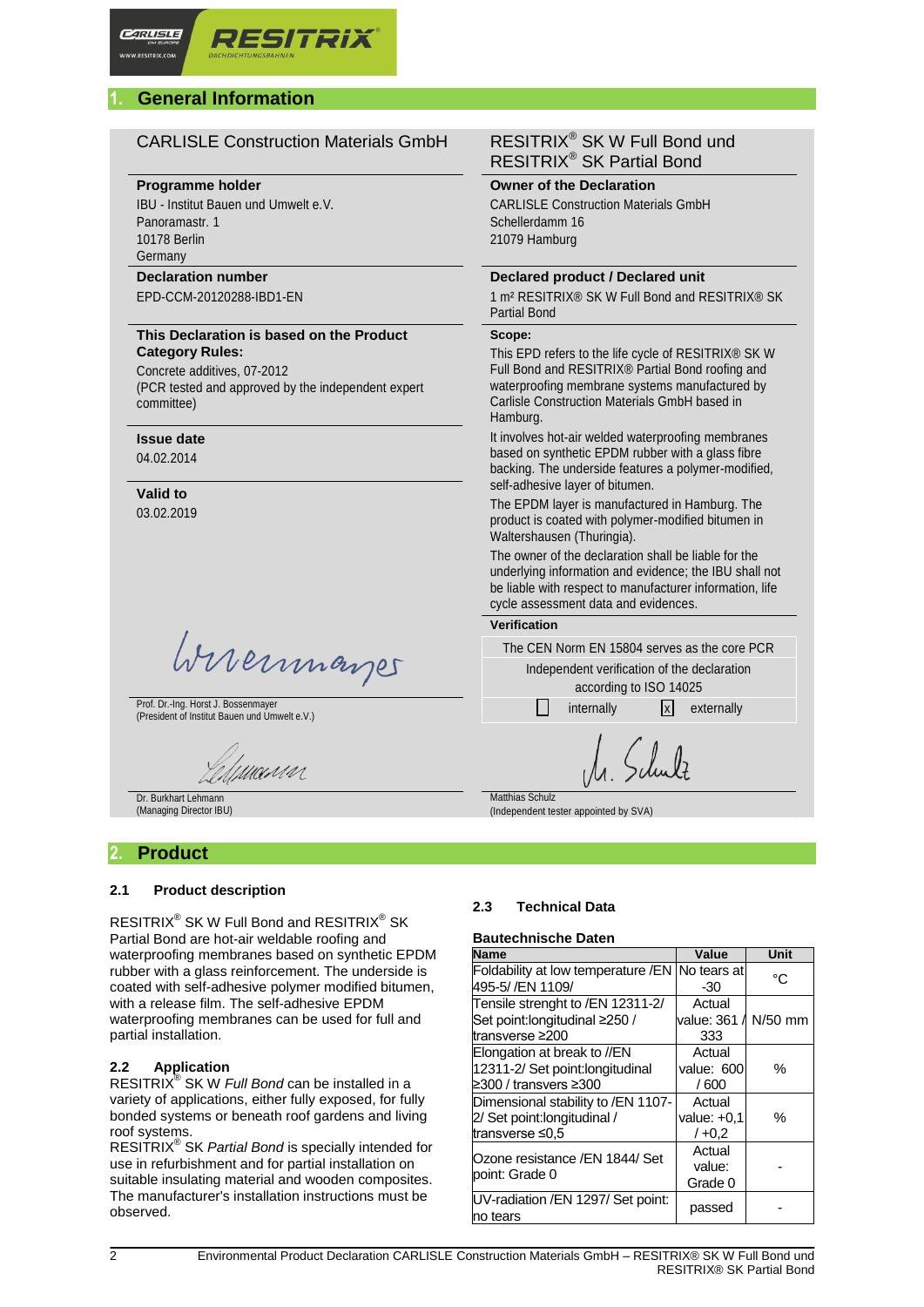

| Shear resistance /EN 12317-2/<br>Set point: ≥200                                  | Actual<br>value: 700                                                         | $N/50$ mm |
|-----------------------------------------------------------------------------------|------------------------------------------------------------------------------|-----------|
| Peel resistance /EN 12316-2/ Set<br>lpoint:≥80                                    | Actual<br>value: 170                                                         | $N/50$ mm |
| Water vapour diffusion resistance<br>value µ /EN 1931/ (Verf. B)                  | $\geq 58000$                                                                 |           |
| <b>RESITRIX SK W Full Bond to FLL</b><br>and /EN 13948/                           | Root<br>resistant                                                            |           |
| Reaction to fire /EN 13501/, Part 1<br>Set point: Class E                         | Actual<br>value:Class                                                        |           |
| Reaction to fire to /DIN 4102-7/<br>VENV 1187/ external fire exposure<br>to roofs | Resistant<br>to flying<br>sparks and<br>radiated<br>heat B roof<br>t1 and t2 |           |
| Hail resistance, rigid and flexible<br>underlay /EN 13583/                        | Actual<br>value: 28 /<br>40                                                  | m/s       |
| Resistance to impact / EN 12691/<br>(versions $A + B$ )                           | Actual<br>value: 2000                                                        | mm        |
| Maximum tensile force /EN12311-<br>2/ Set point: ≥500                             | Actual<br>value: 700                                                         | $N/50$ mm |
| Watertightness / EN 1928/                                                         | Actual<br>value: 6<br>bar/72 h                                               | fulfilled |
| Tear resistance /EN 12310-2/                                                      | Actual<br>value: 40                                                          | N         |
| Bitumen compatibility /EN 1548/                                                   | passed                                                                       |           |
| Artificial ageing                                                                 | > 5000 h                                                                     | fulfilled |

**2.4 Placing on the market / Application rules** Directive (EU) No. 305/2011 dated 9 March 2011 applies for placing on the market in the EU/EFTA. The products require a Declaration of Performance in accordance with Article 66 of the Directive taking consideration of the European Technical Approval

ETA-06/0174 (Composite waterproofing system based on EPDM for waterproofing roofs and buildings – RESITRIX® SK W Full Bond).

The respective national guidelines apply for use; in Germany: the sheeting designation as per DIN V 20000-201: DE/E1 EPDM-BV-V-GG-2,5-PBS and EN 13956: 2012-05 (Flexible sheets for waterproofing – Plastic and rubber sheets for roof waterproofing) and EN 13967:2012-07 (Flexible sheets for waterproofing – Plastic and rubber damp-proof sheets including plastic and rubber basement tanking sheet) with sheeting designation as per DIN V 20000-202: BA/MSB EPDM-BV-V-GG-2,5-PBS.

#### **2.5 Delivery status**

Total thickness: 2.5 mm Weight per unit area: 2.75 kg/m<sup>2</sup> Standard length: 10 m / roll Width: 1.00 m (strips on request)

#### **2.6 Base materials / Ancillary materials**

RESITRIX® SK W *FULL BOND* and RESITRIX® SK *PARTIAL BOND* comprise a topside based on EPDM and an underside based on a high-quality, polymermodified, self-adhesive bitumen coating. EPDM stands for saturated ethylene-propylene diene rubber. In view of its chemical constitution, this elastomer material is practically "tailor-made" for outdoor applications and the complex load factors

associated with such applications. Its resistance to UV, ozone, oxidation and heat in terms of chemical and biological factors guarantees material elasticity for decades to come.

The topside comprises 25-40% EPDM synthetic rubber, 20-30% filler, 15-20% carbon black, 5-10% mineral oil, 1.5-2.5% cross-linking system and 15-20% processing auxiliaries.

The underside comprises 60-75% bitumen, 10-20% synthetic rubber (SBS), 5-15% KW-resin + crude oil and 0.5-1% carbon black. It also features a PE parting film.

The underside contains a herbicide based on propionates (0.1-0.5%).

#### **2.7 Manufacture**

The mixture comprising the individual polymers and respective aggregates is produced in Hamburg in a discontinuous process in an inner mixer automatically receiving the polymers, filler, carbon black, mineral oil, processing auxiliaries and cross-linking via dosing and weighing systems. The ensuing mixture is processed as sheets with a glass fibre backing in a four-roller calender. This production stage is also carried out in Hamburg and is followed by cross-linking (vulcanisation) the elastomer sheeting in automatic vulcanisation machines. Stringent quality controls are followed by coating with polymer-modified bitumen in Waltershausen. The self-adhesive, polymer-modified bitumen mass is produced using an intensive mixer with downstream agitators.

This fully-automatic process includes another quality check, cutting to length, banding and packaging for transport on pallets.

Development and production are subject to the ISO 9001:2008 quality management system. External quality inspections and tests on in-plant production control are conducted at regular intervals by independent test institutes, e.g.

- National Material Testing Office NRW/Dortmund

- BBA (British Board of Agreement Cert. No. 06/4329), UK

- FM Approvals (Approval Ident. No. 3036376), USA

- KIWA (KOMO attest K75248), The Netherlands

- BUtgb (ATG 07/1790), Belgium

and others.

#### **2.8 Environment and health during manufacturing**

A sophisticated raw materials management system governs production of the mixture and roofing membranes. New raw materials, auxiliaries and consumables are subject to an approval process in which they are examined for hazardous features and REACH compatibility and the working conditions are specified.

Materials introduced are continuously compared with statutory requirements and substituted where possible. Accordingly, all SVHC substances and/or candidates as per REACH have been replaced in the mixture recipes or in production.

The national and plant-specific requirements on environmental protection and industrial safety are adhered to throughout the entire production process. The production equipment is approved in accordance with §4 of the Federal Immission Act by the BSU (State Ministry for Urban Development and the Environment). Emissions by the plants are very low with the result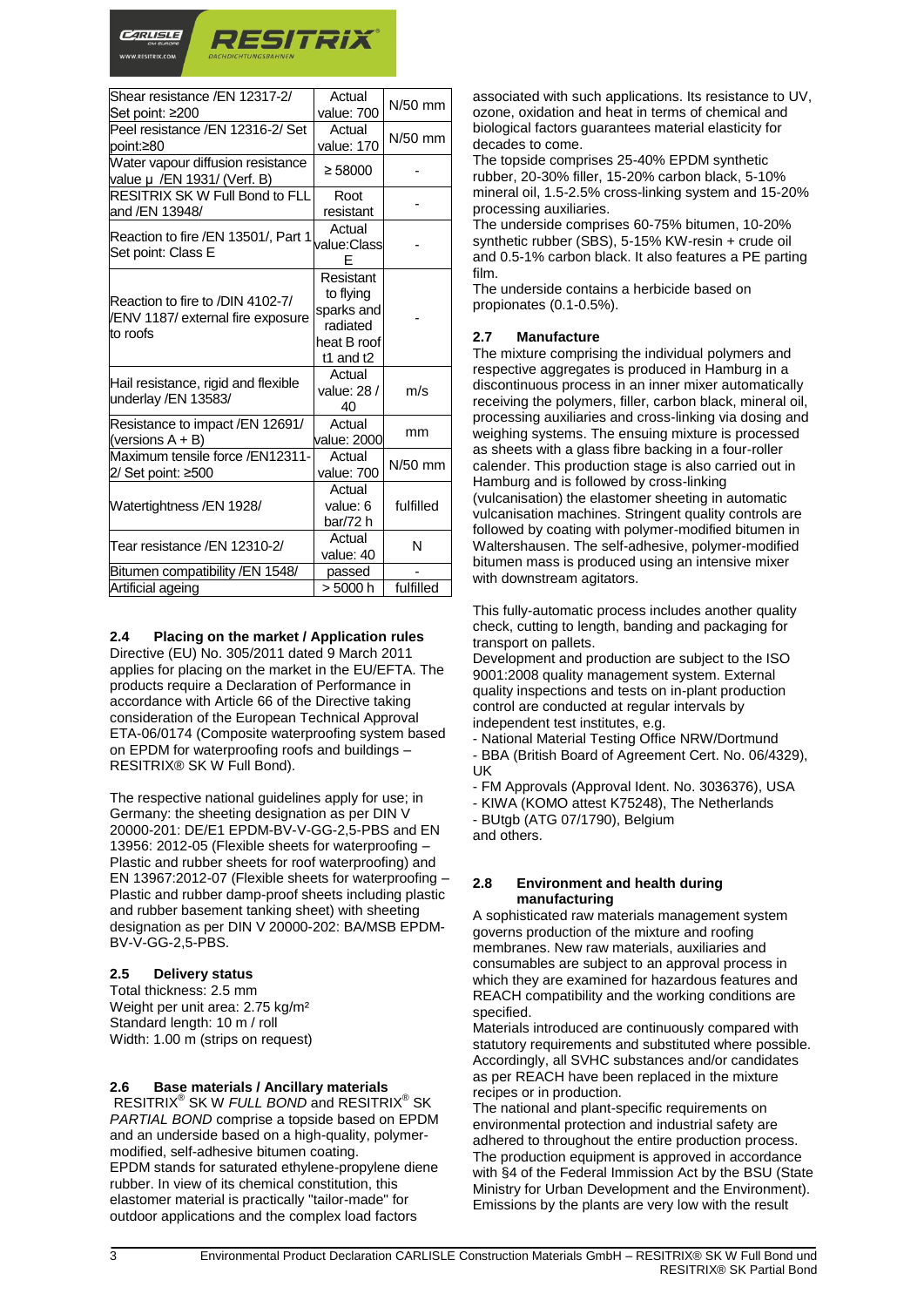

that there are no official measurement requirements imposed for emission measurements.

All limit values are observed for measurements of hazardous substances in ambient air with the result that the prevailing protective measures are sufficient. The ISO 14001:2004 (certificate reg. no.

502001QM08UM) environment management system has been in use for some years in the area of environment-oriented development and production. Production of RESITRIX® roofing membranes has been participating in the Thuringia sustainability agreement for several years (certificate valid until 2015).

The requirements on systematic and effective industrial protection based on the "Systematic Safety" quality seal are fulfilled. The requirements of OHSAS 18001:2007 are fulfilled (BG RCI).

In order to protect the health of all employees, all workstations are assessed and monitored by a safety officer. Improved workplace design is permanently implemented with the aim of relieving physical strain and optimising work processes.

#### **2.9 Product processing/Installation**

RESITRIX<sup>®</sup> SK W Full Bond and RESITRIX<sup>®</sup> SK Partial Bond are rolled out on the primed roof surface, secured in place and permanently welded at the seam overlaps using hot air.

No particular measures are required to ensure protection of the fitter's health.

The instructions in the installation and planning guideline must be observed.

#### **2.10 Packaging**

The rolls are wound on a cardboard core and secured by a band. 20 rolls are stored on each pallet  $(= 200 \text{ m}^2)$ / pallet). The pallets are shrink-wrapped for safe transport.

All packaging materials are recyclable.

#### **2.11 Condition of use**

The chemical constitution of the EPDM rubber lends the roofing membranes a life cycle of several decades. No toxic substances are used for the service life of the declared roofing and waterproofing sheets. During this period of use, there is no change to their composition which is why the sheets retain sufficient elasticity enabling them to withstand the thermal and mechanical loads prevailing on the roof.

#### **2.12 Environment and health during use**

The declared roofing and waterproofing sheets have been on the market for more than 30 years. No negative impact on the environment or health are known during the use phase.

#### **2.13 Reference service life**

When used and installed as designated, RESITRIX® roofing and waterproofing sheets have an anticipated service life of more than 50 years (please refer to SKZ final report 37236/99-V and report no. 41544/00 incl. short version).

#### **2.14 Extraordinary effects**

#### **Fire**

#### **Fire protection**

| <b>Name</b>                                                                           | Value                      |
|---------------------------------------------------------------------------------------|----------------------------|
| Reaction to fire /EN 11925-2/ /EN<br>13501-1/                                         | Class E passed             |
| Performance in case of external<br>fire exposure to roofs / ENV 1187/<br>/EN 13501-5/ | B roof t1 and t2<br>passed |
| <b>Burning droplets</b>                                                               |                            |
| Smoke gas development                                                                 |                            |

#### **Water**

All raw materials used in RESITRIX® roofing membranes are insoluble in water which prevents the possibility of washing out substances hazardous to water.

#### **Mechanical destruction**

Mechanical destruction of RESITRIX<sup>®</sup> roofing membranes does not cause any environmental pollution.

#### **2.15 Re-use phase**

Some material recycling is not recommended as the energy required for extracting the raw material from the recyclate is higher than that required for extracting the conventional raw material.

Tests indicate that from an ecological aspect, energetic re-use is the most practical method (the calorific value of RESITRIX® roofing membranes is comparable with that of pit coal).

#### **2.16 Disposal**

The material is directed to thermal utilisation after use. Roofing and waterproofing residue can be disposed of as mixed construction and demolition waste (waste code number 17 03 02).

#### **2.17 Further information**

More extensive information on RESITRIX® roofing membranes can be found on the CCM Europe GmbH Web site (www.ccm-europe.com or www.RESITRIX.com).

### **3. LCA: Calculation rules**

#### **3.1 Declared Unit**

The declared unit is 1m² roofing membrane in the RESITRIX® system.

#### **Declared unit**

| <b>Name</b>                                                         | Value | Unit |
|---------------------------------------------------------------------|-------|------|
| Declared unit                                                       |       |      |
| Grammage                                                            | 2.75  | kg/m |
| Type of sealing (thermal welding<br>or bonding via seaming tape and | ۰     |      |

| Conversion factor to 1 kg |  |
|---------------------------|--|

#### **3.2 System boundary**

Type of EPD: cradle to plant gate – with options. The LCA takes account of the provision of raw materials and energy, raw material transport and product manufacturing (Module A1-A3) as well as transport after de-construction (Module C2), waste treatment (thermal utilisation, Module C4) and benefits and loads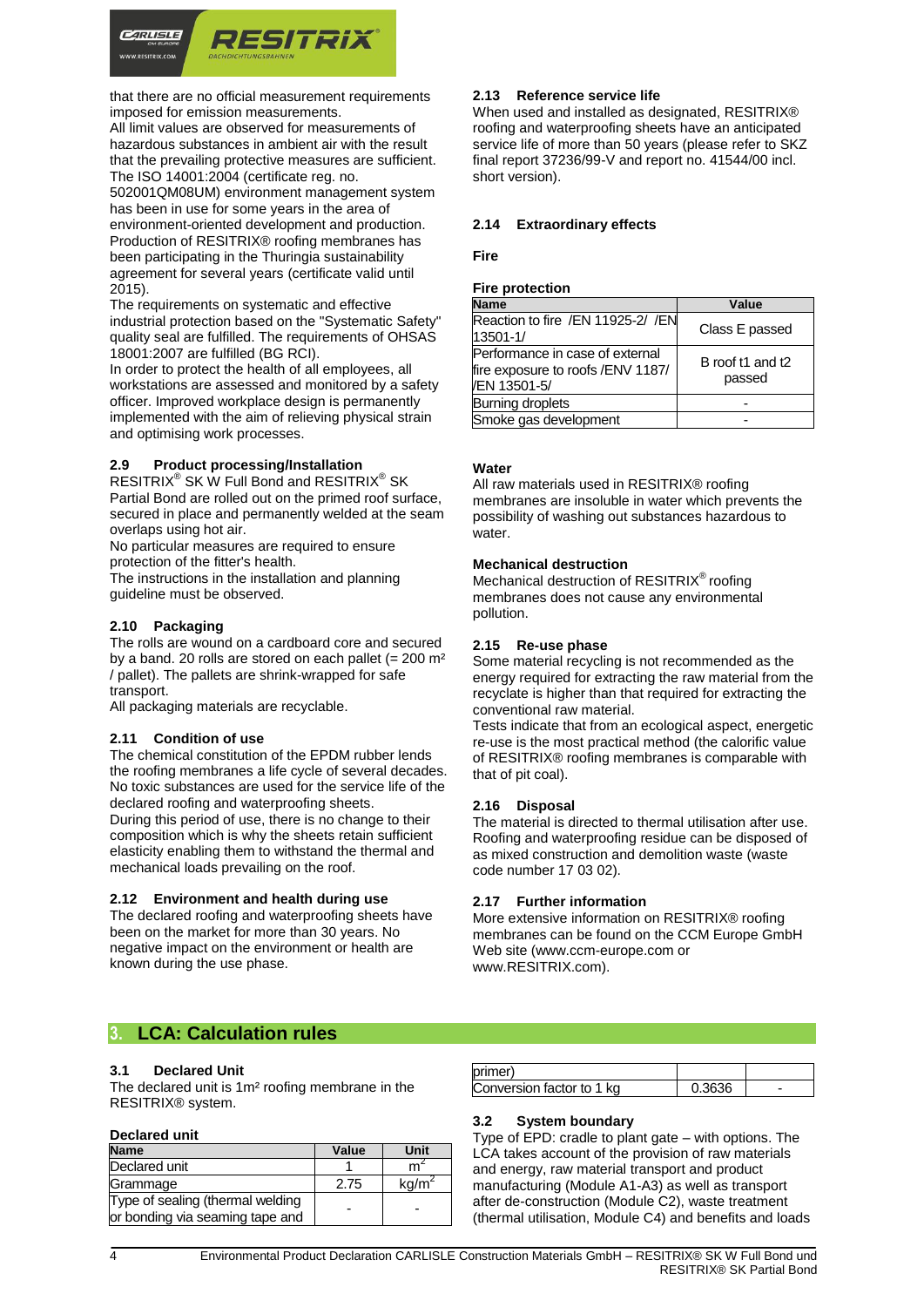

outside the system boundary for thermal utilisation (Module D).

#### **3.3 Estimates and assumptions**

Estimates were only made for a few (4) substances contained in irrelevant volumes (max. 0.2%). Specific GaBi 6 data was available for all other raw materials or production processes.

#### **3.4 Cut-off criteria**

All data from the data survey was taken into consideration in the analysis, i.e. all raw materials used according to the recipe, electricity and water consumption. For all inputs, the assumptions made for the transport distances have been considered. Accordingly, material and energy flows accounting for less than 1 per cent of the overall product mass were also taken into consideration in line with Part A of the PCR.

#### **3.5 Background data**

All background data for the LCA model was taken from the GaBi 6 data base. The representativity can be classified as very good.

#### **3.6 Data quality**

The data quality can be regarded as high. Production of the roofing membranes was modelled using primary data from CCM GmbH. The corresponding background data sets were available in the GaBi data base for all of the relevant preliminary products used. The data used was last revised maximum 4 years ago.

#### **3.7 Period under review**

Average annual values for 2012 from the Hamburg and Waltershausen locations were taken for the volumes of raw materials, energy, auxiliaries and consumables used.

#### **3.8 Allocation**

As only the semi-finished product is manufactured in Hamburg and it is the same for all variants, no allocations were necessary here. Energy consumption in the Waltershausen plant was allocated to the variants based on the produced area(m²). Recipe data was used for the raw material mounts. In the case of thermal utilisation in a waste incineration plant, credits for electricity and thermal energy were given in module D (from C4 for the thermal utilisation of roofing membranes as well as from A3 in the case of packaging and production waste) were considered in an input-specific manner taking account of the respective elementary composition and calorific value. The credited processes relate to Germany on account of the production facilities located there.

#### **3.9 Comparability**

Basically, a comparison or an evaluation of EPD data is only possible if all the data sets to be compared were created according to /EN 15804/ and the building context, respectively the product-specific characteristics of performance, are taken into account.

### **4. LCA: Scenarios and additional technical information**

The following technical information forms the basis for the declared modules or can be used for developing specific scenarios in the context of a building evaluation if modules are not declared (MND).

#### **Transport to site (A4)**

| <b>Name</b>                                    | Value   | <b>Unit</b>       |
|------------------------------------------------|---------|-------------------|
| Litres of fuel                                 | 0.00159 | $1/100$ km        |
| Transport distance                             | 403     | km                |
| Capacity utilisation (including<br>empty runs) | 85      | $\%$              |
| Gross density of products<br>transported       | 1100    | kg/m <sup>3</sup> |
| Volume capacity factor                         | 100     | %                 |

| <b>Construction installation process (A5)</b> |  |  |
|-----------------------------------------------|--|--|
|                                               |  |  |

| <b>Name</b>                                            | Value | Unit  |
|--------------------------------------------------------|-------|-------|
| Auxiliary                                              |       | kg    |
| Water consumption                                      |       | $m^3$ |
| Other resources                                        |       | kg    |
| Electricity consumption                                | 0.416 | kWh   |
| Other energy carriers                                  |       | MJ    |
| Output substances following<br>waste treatment on site | በ     | kg    |
| Dust in the air                                        | n     | kg    |
| VOC in the air                                         | n     | kg    |
| <b>Material loss</b>                                   |       | %     |

#### **Reference service life**

| <b>Name</b>            | Value |  |
|------------------------|-------|--|
| Reference service life |       |  |

**End of Life (C1-C4)**

| <b>Name</b>                                  | Value | Unit |
|----------------------------------------------|-------|------|
| Collected separately Abfalltyp               | 2.75  | kg   |
| Collected as mixed construction<br>waste     |       | kg   |
| Reuse                                        |       | kg   |
| Recycling                                    |       | kg   |
| <b>Energy recovery</b>                       | 2,75  | kg   |
| Landfilling                                  |       | kg   |
| Transport distance to thermal<br>utilisation | 50    | km   |

#### **Re-use, recovery and recycling potential (D), relevant scenario information**

| <b>Name</b>                                        | Value | Unit |
|----------------------------------------------------|-------|------|
| Collection rate                                    | 100   | ℅    |
| Module D contains the credits for the incineration |       |      |
| processes from C4 (incineration of the roofing     |       |      |
| membranes). A waste incineration plant with an R1  |       |      |

value of < 0.6 was assumed.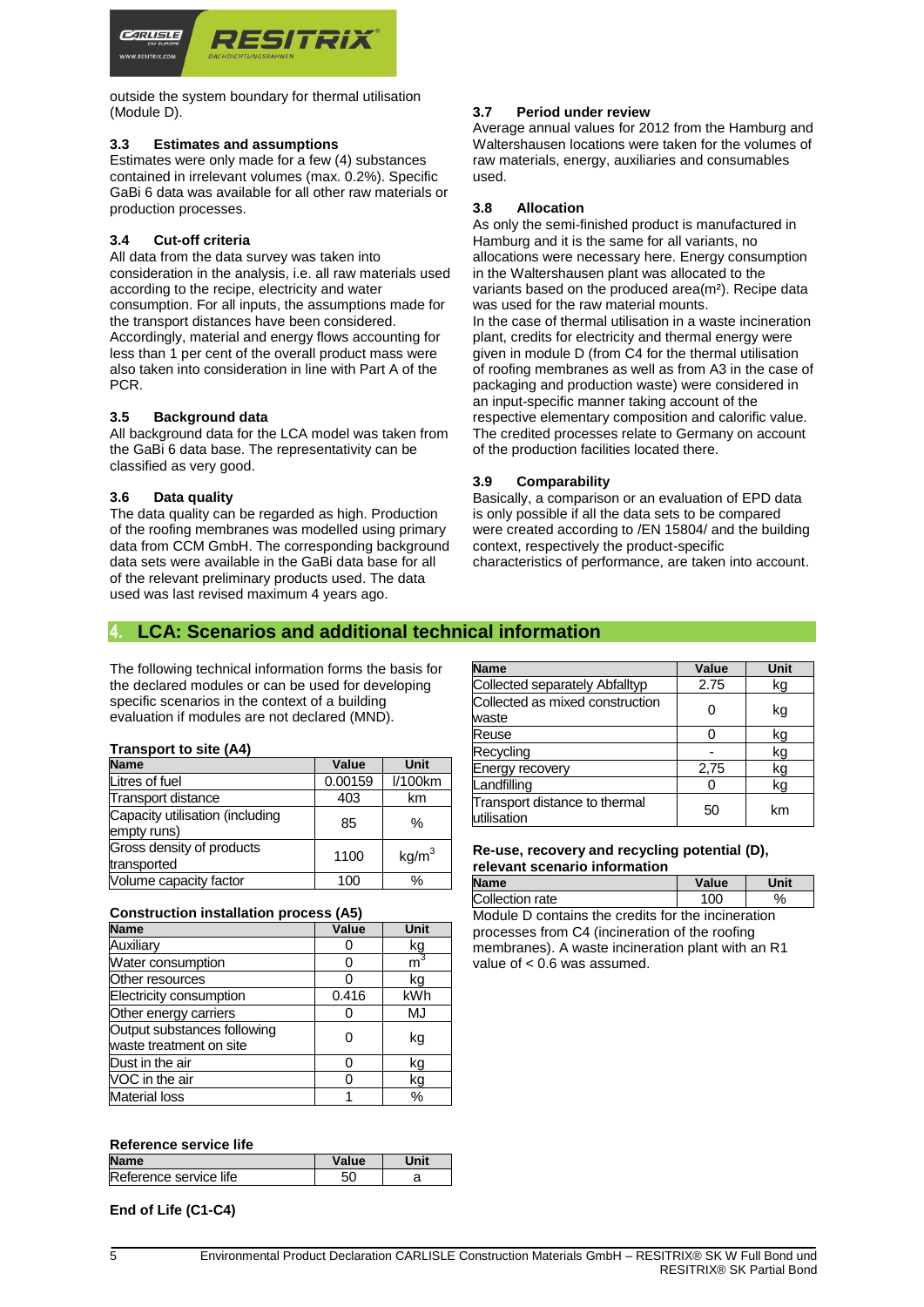

# **5. LCA: Results**

The following tables depict the results of the impact assessment, the use of resources as well as data on waste and output flows relating to 1 m² roofing membrane.

| PRODUCT STAGE                                                    |                                                                                                                                                                                                                                                                                                                                                                                                                                                                                                                                                                                                                                                                                                                                                                                                                                                                                                                                  |               | <b>CONSTRUCTI</b><br>ON PROCESS<br><b>STAGE</b> |            | DESCRIPTION OF THE SYSTEM BOUNDARY (X = INCLUDED IN LCA; MND = MODULE NOT DECLARED)<br><b>USE STAGE</b> |                                |                                       |                             |                             |                           |                   |                                      | <b>END OF LIFE STAGE</b> | <b>BENEFITS AND</b><br><b>LOADS</b><br><b>BEYOND THE</b><br><b>SYSTEM</b><br><b>BOUNDARYS</b> |              |                                               |
|------------------------------------------------------------------|----------------------------------------------------------------------------------------------------------------------------------------------------------------------------------------------------------------------------------------------------------------------------------------------------------------------------------------------------------------------------------------------------------------------------------------------------------------------------------------------------------------------------------------------------------------------------------------------------------------------------------------------------------------------------------------------------------------------------------------------------------------------------------------------------------------------------------------------------------------------------------------------------------------------------------|---------------|-------------------------------------------------|------------|---------------------------------------------------------------------------------------------------------|--------------------------------|---------------------------------------|-----------------------------|-----------------------------|---------------------------|-------------------|--------------------------------------|--------------------------|-----------------------------------------------------------------------------------------------|--------------|-----------------------------------------------|
| Raw material<br>Supply                                           | Transport                                                                                                                                                                                                                                                                                                                                                                                                                                                                                                                                                                                                                                                                                                                                                                                                                                                                                                                        | Manufacturing | Transport from the<br>gate to the site          | Assembly   | Use                                                                                                     | Maintenance                    | Repair                                | Replacement <sup>1)</sup>   | Refurbishment <sup>1)</sup> | Operational energy<br>use | Operational water | De-construction<br>demolition<br>use | Transport                | Waste processing                                                                              | Disposal     | Recovery-<br>Recycling<br>potential<br>Reuse- |
| A1                                                               | A2                                                                                                                                                                                                                                                                                                                                                                                                                                                                                                                                                                                                                                                                                                                                                                                                                                                                                                                               | A3            | A4                                              | A5         | <b>B1</b>                                                                                               | <b>B2</b>                      | <b>B3</b>                             | <b>B4</b>                   | <b>B5</b>                   | <b>B6</b>                 | <b>B7</b>         | C <sub>1</sub>                       | C <sub>2</sub>           | C <sub>3</sub>                                                                                | C4           | D                                             |
| X                                                                | X                                                                                                                                                                                                                                                                                                                                                                                                                                                                                                                                                                                                                                                                                                                                                                                                                                                                                                                                | X             | <b>MND</b>                                      | <b>MND</b> | <b>MND</b>                                                                                              | <b>MND</b>                     | <b>MND</b>                            | <b>MND</b>                  | <b>MND</b>                  | <b>MND</b>                | <b>MND</b>        | <b>MND</b>                           | $\mathsf X$              | <b>MND</b>                                                                                    | X            | X                                             |
|                                                                  |                                                                                                                                                                                                                                                                                                                                                                                                                                                                                                                                                                                                                                                                                                                                                                                                                                                                                                                                  |               |                                                 |            |                                                                                                         |                                |                                       |                             |                             |                           |                   |                                      |                          |                                                                                               |              |                                               |
| Parameter                                                        |                                                                                                                                                                                                                                                                                                                                                                                                                                                                                                                                                                                                                                                                                                                                                                                                                                                                                                                                  |               |                                                 |            |                                                                                                         | Unit<br>A1 - A3                |                                       |                             | C <sub>2</sub>              |                           | C <sub>4</sub>    |                                      | D                        |                                                                                               |              |                                               |
|                                                                  |                                                                                                                                                                                                                                                                                                                                                                                                                                                                                                                                                                                                                                                                                                                                                                                                                                                                                                                                  |               |                                                 |            | [kg CO <sub>2</sub> -Eq.]                                                                               |                                | 5.92E+0                               |                             | 6.39E-3                     |                           | $6.19E + 0$       |                                      | $-3.22E + 0$             |                                                                                               |              |                                               |
| Depletion potential of the stratospheric ozone layer             |                                                                                                                                                                                                                                                                                                                                                                                                                                                                                                                                                                                                                                                                                                                                                                                                                                                                                                                                  |               |                                                 |            |                                                                                                         | [kg CFC11-Eq.]                 |                                       | 1.11E-9                     |                             | 1.33E-13                  |                   | 3.17E-11                             |                          | $-9.74E-10$                                                                                   |              |                                               |
|                                                                  |                                                                                                                                                                                                                                                                                                                                                                                                                                                                                                                                                                                                                                                                                                                                                                                                                                                                                                                                  |               |                                                 |            |                                                                                                         |                                |                                       | $[kg$ SO <sub>2</sub> -Eq.] |                             | 1.33E-2                   |                   | 2.89E-5                              |                          | $1.5E-3$                                                                                      |              | $-4.47E-3$                                    |
|                                                                  |                                                                                                                                                                                                                                                                                                                                                                                                                                                                                                                                                                                                                                                                                                                                                                                                                                                                                                                                  |               |                                                 |            |                                                                                                         | $[kg (PO4)3 - Eq.]$<br>1.34E-3 |                                       |                             | 7.0E-6                      |                           | $1.28E - 4$       |                                      | $-5.02E - 4$             |                                                                                               |              |                                               |
| Formation potential of tropospheric ozone photochemical oxidants |                                                                                                                                                                                                                                                                                                                                                                                                                                                                                                                                                                                                                                                                                                                                                                                                                                                                                                                                  |               |                                                 |            |                                                                                                         |                                | [kg Ethen Eq.]<br>2.18E-3             |                             |                             | $-9.94E - 6$              |                   | $1.03E - 4$                          |                          | $-4.1E - 4$                                                                                   |              |                                               |
|                                                                  |                                                                                                                                                                                                                                                                                                                                                                                                                                                                                                                                                                                                                                                                                                                                                                                                                                                                                                                                  |               |                                                 |            |                                                                                                         |                                | [kg Sb Eq.]<br>3.73E-5<br>$1.76E + 2$ |                             |                             | 2.95E-10                  |                   | 2.87E-7                              |                          | $-3.33E - 7$<br>$-4.25E+1$                                                                    |              |                                               |
|                                                                  |                                                                                                                                                                                                                                                                                                                                                                                                                                                                                                                                                                                                                                                                                                                                                                                                                                                                                                                                  |               |                                                 |            |                                                                                                         |                                | [MJ]                                  |                             | 8.73E-2                     |                           | $1.43E+0$         |                                      |                          |                                                                                               |              |                                               |
|                                                                  |                                                                                                                                                                                                                                                                                                                                                                                                                                                                                                                                                                                                                                                                                                                                                                                                                                                                                                                                  |               |                                                 |            |                                                                                                         |                                |                                       |                             |                             |                           |                   |                                      |                          |                                                                                               |              |                                               |
| Parameter                                                        |                                                                                                                                                                                                                                                                                                                                                                                                                                                                                                                                                                                                                                                                                                                                                                                                                                                                                                                                  |               |                                                 |            | Unit                                                                                                    |                                | A1 - A3                               |                             | C <sub>2</sub>              |                           | C <sub>4</sub>    |                                      | D                        |                                                                                               |              |                                               |
| Renewable primary energy as energy carrier                       |                                                                                                                                                                                                                                                                                                                                                                                                                                                                                                                                                                                                                                                                                                                                                                                                                                                                                                                                  |               |                                                 |            |                                                                                                         | [MJ]                           |                                       | 7.58E+0<br>$0.0E + 0$       |                             | $\blacksquare$<br>L.      |                   | $\mathbf{r}$<br>L.                   |                          | ä,                                                                                            |              |                                               |
|                                                                  |                                                                                                                                                                                                                                                                                                                                                                                                                                                                                                                                                                                                                                                                                                                                                                                                                                                                                                                                  |               |                                                 |            |                                                                                                         |                                |                                       | [MJ]<br><b>MJ1</b>          |                             |                           |                   | 5.19E-3                              |                          | 1.56E-1                                                                                       |              | L.<br>$-4.69E + 0$                            |
|                                                                  |                                                                                                                                                                                                                                                                                                                                                                                                                                                                                                                                                                                                                                                                                                                                                                                                                                                                                                                                  |               |                                                 | [MJ]       |                                                                                                         | 7.58E+0<br>$1.07E + 2$         |                                       | L,                          |                             | $\blacksquare$            |                   |                                      |                          |                                                                                               |              |                                               |
|                                                                  |                                                                                                                                                                                                                                                                                                                                                                                                                                                                                                                                                                                                                                                                                                                                                                                                                                                                                                                                  |               |                                                 | [MJ]       |                                                                                                         | 7.54E+1                        |                                       | ä,                          |                             | $\bar{\phantom{a}}$       |                   | $\tilde{\phantom{a}}$                |                          |                                                                                               |              |                                               |
| Total use of non renewable primary energy resources              |                                                                                                                                                                                                                                                                                                                                                                                                                                                                                                                                                                                                                                                                                                                                                                                                                                                                                                                                  |               |                                                 | [MJ]       |                                                                                                         | $1.82E + 2$                    |                                       | 8.76E-2                     |                             | $1.65E + 0$               |                   | $-4.93E+1$                           |                          |                                                                                               |              |                                               |
|                                                                  |                                                                                                                                                                                                                                                                                                                                                                                                                                                                                                                                                                                                                                                                                                                                                                                                                                                                                                                                  |               |                                                 | [kg]       | $0.0E + 0$                                                                                              |                                |                                       | $0.0E + 0$                  |                             | $0.0E + 0$                |                   |                                      |                          |                                                                                               |              |                                               |
|                                                                  |                                                                                                                                                                                                                                                                                                                                                                                                                                                                                                                                                                                                                                                                                                                                                                                                                                                                                                                                  |               |                                                 |            |                                                                                                         |                                |                                       | [MJ]                        |                             | $0.0E + 0$                |                   | $0.0E + 0$                           |                          | $0.0E + 0$                                                                                    |              | $0.0E + 0$                                    |
|                                                                  | Use of non renewable secondary fuels                                                                                                                                                                                                                                                                                                                                                                                                                                                                                                                                                                                                                                                                                                                                                                                                                                                                                             |               |                                                 |            |                                                                                                         |                                | [MJ]                                  | $0.0E + 0$                  |                             |                           | $0.0E + 0$        |                                      | $0.0E + 0$               |                                                                                               | $0.0E + 0$   |                                               |
|                                                                  |                                                                                                                                                                                                                                                                                                                                                                                                                                                                                                                                                                                                                                                                                                                                                                                                                                                                                                                                  |               |                                                 |            | 2.35E-2<br>[m <sup>3</sup> ]                                                                            |                                |                                       |                             | 5.0E-6<br>1.46E-2           |                           |                   | $-7.29E-3$                           |                          |                                                                                               |              |                                               |
| <b>RESULTS OF THE LCA - OUTPUT FLOWS AND WASTE CATEGORIES:</b>   |                                                                                                                                                                                                                                                                                                                                                                                                                                                                                                                                                                                                                                                                                                                                                                                                                                                                                                                                  |               |                                                 |            |                                                                                                         |                                |                                       |                             |                             |                           |                   |                                      |                          |                                                                                               |              |                                               |
|                                                                  |                                                                                                                                                                                                                                                                                                                                                                                                                                                                                                                                                                                                                                                                                                                                                                                                                                                                                                                                  |               |                                                 |            |                                                                                                         |                                |                                       |                             |                             |                           |                   |                                      |                          |                                                                                               |              |                                               |
|                                                                  |                                                                                                                                                                                                                                                                                                                                                                                                                                                                                                                                                                                                                                                                                                                                                                                                                                                                                                                                  |               |                                                 |            |                                                                                                         |                                |                                       | <b>Unit</b>                 |                             | A1 - A3                   |                   | C <sub>2</sub>                       |                          | C <sub>4</sub>                                                                                |              | D                                             |
| Hazardous waste disposed                                         |                                                                                                                                                                                                                                                                                                                                                                                                                                                                                                                                                                                                                                                                                                                                                                                                                                                                                                                                  |               |                                                 |            |                                                                                                         |                                | [kg]                                  |                             | 2.52E-2                     |                           | $0.0E + 0$        |                                      | 1.5E-4                   |                                                                                               | $0.0E + 0$   |                                               |
| Non hazardous waste disposed                                     |                                                                                                                                                                                                                                                                                                                                                                                                                                                                                                                                                                                                                                                                                                                                                                                                                                                                                                                                  |               |                                                 |            |                                                                                                         |                                | [kg]                                  |                             | 5.39E-2                     |                           | 1.73E-5           |                                      | 1.82E-1                  |                                                                                               | $-1.84E - 2$ |                                               |
|                                                                  |                                                                                                                                                                                                                                                                                                                                                                                                                                                                                                                                                                                                                                                                                                                                                                                                                                                                                                                                  |               |                                                 |            |                                                                                                         |                                |                                       | [kg]                        |                             | 2.47E-3                   |                   | 1.26E-7                              |                          | 8.9E-5                                                                                        |              | $-2.79E-3$                                    |
|                                                                  |                                                                                                                                                                                                                                                                                                                                                                                                                                                                                                                                                                                                                                                                                                                                                                                                                                                                                                                                  |               |                                                 |            |                                                                                                         |                                |                                       | [kg]<br>[kg]                |                             | $0.0E + 0$<br>$0.0E + 0$  |                   | $0.0E + 0$<br>$0.0E + 0$             |                          | $0.0E + 0$<br>$0.0E + 0$                                                                      |              | $\mathbf{r}$                                  |
|                                                                  |                                                                                                                                                                                                                                                                                                                                                                                                                                                                                                                                                                                                                                                                                                                                                                                                                                                                                                                                  |               |                                                 |            |                                                                                                         |                                |                                       | [kg]                        |                             | $0.0E + 0$                |                   | $0.0E + 0$                           |                          | $0.0E + 0$                                                                                    |              | $\omega$                                      |
|                                                                  | RESULTS OF THE LCA - ENVIRONMENTAL IMPACT: 1 m² RESITRIX SK (W FB + PB)<br>Global warming potential<br>Acidification potential of land and water<br>Eutrophication potential<br>Abiotic depletion potential for non fossil resources<br>Abiotic depletion potential for fossil resources<br>RESULTS OF THE LCA - RESOURCE USE: 1 m <sup>2</sup> RESITRIX SK (W FB + PB)<br>Renewable primary energy resources as material utilization<br>Total use of renewable primary energy resources<br>Non renewable primary energy as energy carrier<br>Non renewable primary energy as material utilization<br>Use of secondary material<br>Use of renewable secondary fuels<br>Use of net fresh water<br>m <sup>2</sup> RESITRIX SK (W FB + PB)<br>Parameter<br>Radioactive waste disposed<br>Components for re-use<br>Materials for recycling<br>Materials for energy recovery<br>Exported electrical energy<br>Exported thermal energy |               |                                                 |            | [MJ]                                                                                                    | $0.0E + 0$                     |                                       |                             | $0.0E + 0$                  |                           | $9.82E + 0$       |                                      | $\blacksquare$           |                                                                                               |              |                                               |
|                                                                  |                                                                                                                                                                                                                                                                                                                                                                                                                                                                                                                                                                                                                                                                                                                                                                                                                                                                                                                                  |               |                                                 |            |                                                                                                         |                                |                                       | [MJ]                        |                             | $0.0E + 0$                |                   | $0.0E + 0$                           |                          | 2.37E+1                                                                                       |              | $\blacksquare$                                |

# **6. LCA: Interpretation**

The results of the product stage, transport within the EoL and thermal utilisation are declared in this EPD, whereby the product stage (A1-A3) plays the greatest role in almost every category; only regarding the Global Warming Potential (GWP), the scenario of incineration of the roofing membranes (C4) also plays a major role. Module C2 (transport to thermal utilisation) is negligibly low.

**Production (Modules A1-A3):** The raw materials make the greatest contribution to the effects of the product stage in almost all impact categories (66% - 99%), whereby EPDM, SBS, bitumen and carbon black play a particular role. The contribution by raw materials is only less (39%) in the "Total use renewable primary energy" (PERT) parameter where packaging comprising wood and paper accounts for the greatest share (41%).

Transport within the product stage accounts for <4% (with the exception of EP which accounts for 9%). Electricity, gas and steam play a minor role in some categories (e.g. GWP: 14%).

**Module D:** The credits from the EoL scenario are declared in Module D. These credits are the result of energy substitution (assumption includes the German power mix and thermal energy from natural gas) during thermal utilisation of the roofing membranes.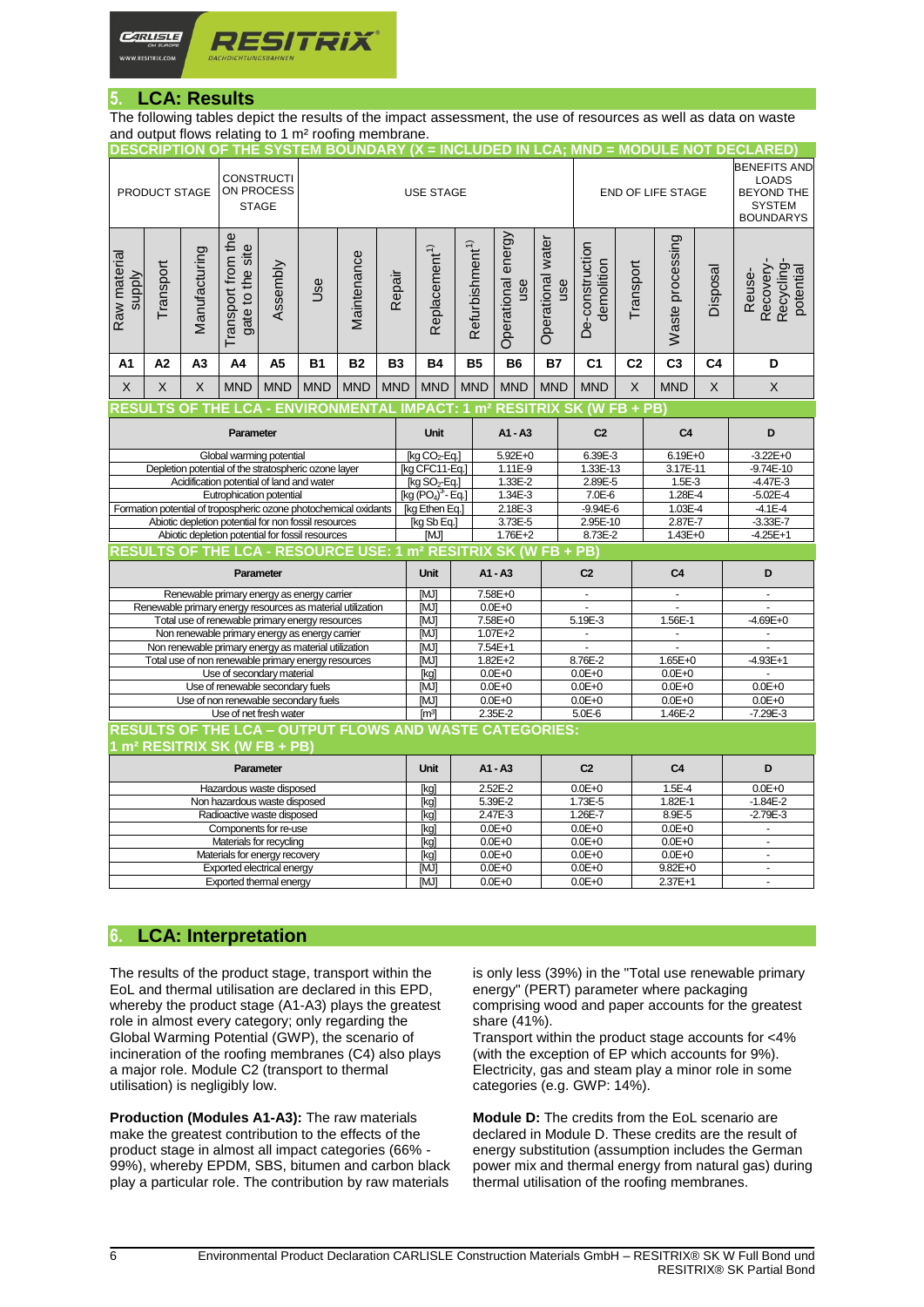

# **7. Requisite evidence**

No evidences required.

## **8. References**

#### **Institut Bauen und Umwelt**

Institut Bauen und Umwelt e.V., Berlin (pub.): Generation of Environmental Product Declarations (EPDs);

#### **General principles**

for the EPD range of Institut Bauen und Umwelt e.V. (IBU), 2013-04 [www.bau-umwelt.de](http://www.bau-umwelt.de/)

#### **PCR Part A**

Institut Bauen und Umwelt e.V., Königswinter (pub.): Product Category Rules for Construction Products from the range of Environmental Product Declarations of Institut Bauen und Umwelt (IBU), Part A: Calculation Rules for the Life Cycle Assessment and Requirements on the Background Report. April 2013 [www.bau-umwelt.de](http://www.bau-umwelt.de/)

#### **ISO 14025**

DIN EN ISO 14025:2011-10: Environmental labels and declarations — Type III environmental declarations — Principles and procedures

#### **EN 15804**

EN 15804:2012-04: Sustainability of construction works — Environmental Product Declarations — Core rules for the product category of construction products

**PCR 2013, Teil B:** PCR Guidance-Texts for Building-Related Products and Services: Requirements on the EPD for Plastic and elastomer roofing and sealing sheet systems (2013).

**GaBi 6**: PE INTERNATIONAL AG; GaBi 6: Software-System and Database for Life Cycle Engineering. Copyright, TM. Stuttgart, Leinfelden-Echterdingen, 1992-2013.

**GaBi 6D**: GaBi 6 dataset documentation for the software-system and databases, LBP, University of Stuttgart and PE INTERNATIONAL AG, Leinfelden-Echterdingen, 1992-2013. http://documentation.gabisoftware.com/

**DIN V 20000-201**: November 2006; Use of building products in construction works - Part 201: Adaption standard for flexible sheets for waterproofing according to European standards for the use as waterproofing of roofs

**DIN V 20000-202**: Dezember 2007;Use of building products in construction works - Part 202: Adaption standard for flexible sheets for waterproofing according to European standards for the use as waterproofing

**ETA-06/0174**: Composite waterproofing kit on the basis of EPDM for the waterproofing of roofs an construction works for RESITRIX® SK W Full Bond.

**EN 1109:** 2013; Flexible sheets for waterproofing - Bitumen sheets for roof waterproofing - Determination of flexibility at low temperature

**EN 1548:** 2007; Flexible sheets for waterproofing - Plastic and rubber sheets for roof waterproofing - Method for exposure to bitumen

**EN 1844:** 2013; Flexible sheets for waterproofing - Determination of resistance to ozone - Plastic and rubber sheets for roof waterproofing

**EN 1928**: 2000; Flexible sheets for waterproofing - Bitumen, plastic and rubber sheets for roof waterproofing - Determination of watertightness

**EN 1931:** 2001; Flexible sheets for waterproofing - Bitumen, plastic and rubber sheets for roof waterproofing - Determination of water vapour transmission properties

**DIN EN 12310-2:** Flexible sheets for waterproofing - Determination of resistance to tearing - Part 2: Plastic and rubber sheets for roof waterproofing; German version EN 12310-2:2000

**DIN EN 12311-2:** Flexible sheets for waterproofing - Determination of tensile properties - Part 2: Plastic and rubber sheets for roof waterproofing; German version EN 12311-2:2013

**DIN EN 12316-2:** Flexible sheets for waterproofing - Determination of peel resistance of joints - Part 2: Plastic and rubber sheets for roof waterproofing; German version EN 12316-2:2013

**DIN EN 12317-2:** Flexible sheets for waterproofing - Determination of shear resistance of joints - Part 2: Plastic and rubber sheets for roof waterproofing; German version EN 12317-2:2010

**DIN EN 12691:** Flexible sheets for waterproofing - Bitumen, plastic and rubber sheets for roof waterproofing - Determination of resistance to impact; German version EN 12691:2006

**EN 13501-1:** 2010; Fire classification of construction products and building elements - Part 1: Classification using data from reaction to fire tests

**EN 13501-5:** 2005; Fire classification of construction products and building elements - Part 5: Classification using data from external fire exposure to roofs tests

**EN 13583:** 2012; Flexible sheets for waterproofing - Bitumen, plastic and rubber sheets for roof waterproofing - Determination of hail resistance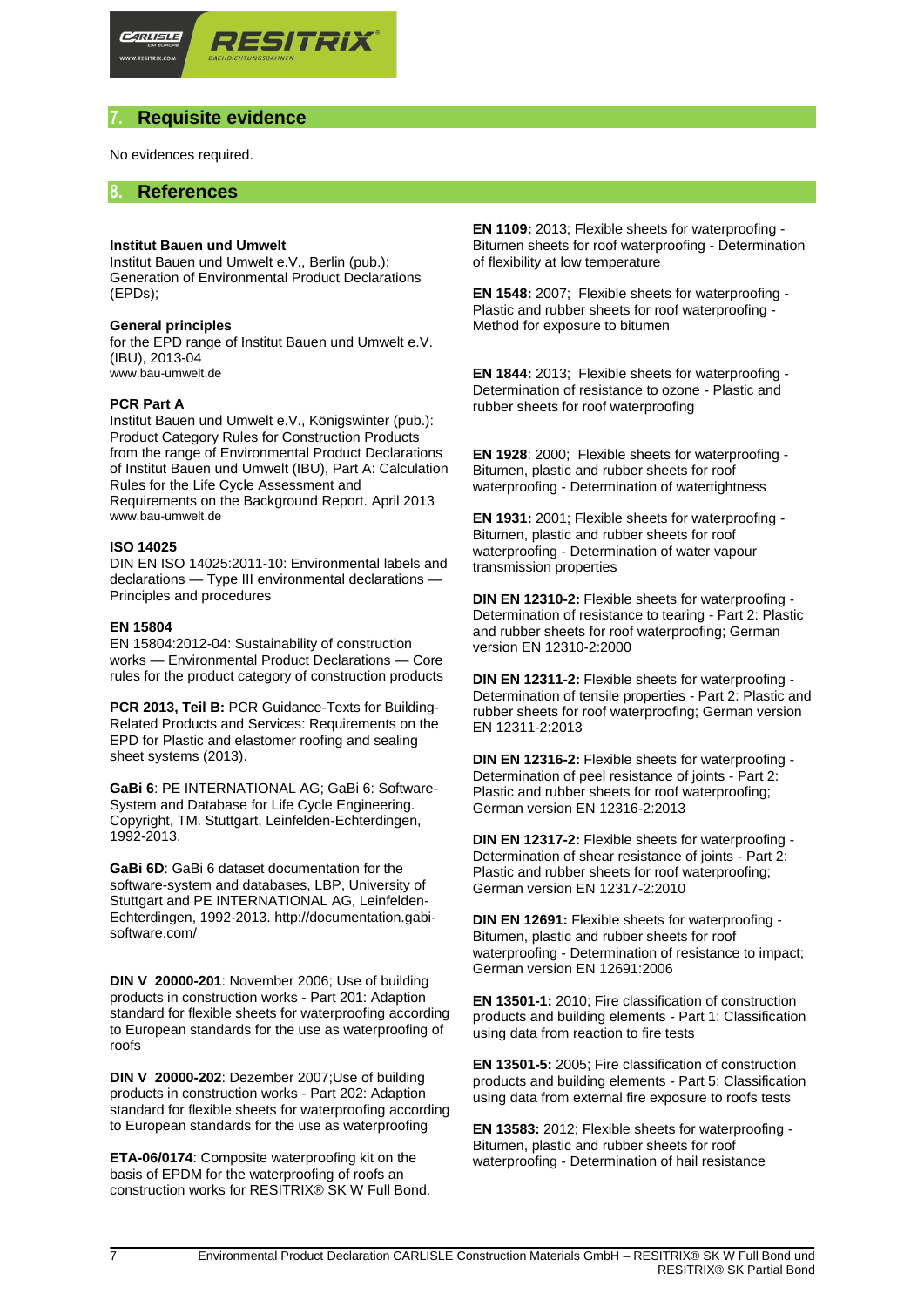

**EN 13948**: 2008; Flexible sheets for waterproofing - Bitumen, plastic and rubber sheets for roof waterproofing - Determination of resistance to root penetration

**EN 13956**: April 2007; Flexible sheets for waterproofing - Plastic and rubber sheets for roof waterproofing - Definitions and characteristics

**EN 13967**: März 2007; Flexible sheets for waterproofing - Plastic and rubber damp proof sheets including plastic and rubber basement tanking sheet - Definitions and characteristics

**DIN 18531**: Mai 2010; Waterproofing of roofs - Sealings for non-utilized roofs - Part 1: Terms and definitions, requirements, design principles

**DIN 18195**: August 2000; Waterproofing of buildings

**DIN 4102-1**: Fire behaviour of building materials and building components - Part 1: Building materials; concepts, requirements and tests

**DIN 4102-7**: Fire behaviour of building materials and building components - Part 7: Roofing; definitions, requirements and testing

**ENV 1187:** Test methods for external fire exposure to roofs

**EN ISO 14001:** 2004; Requirements with guidance for use

**EN ISO 9001:** 2008; Quality management systems

**OHSAS 18001:** 2007; Occupational Safety and Health.

**European waste catalogue 170302:** bituminous mixtures other than those mentioned in 170301

**REACH:** Registration, Evaluation and Authorization of Chemicals

**BImSchG:** Federal Immission Protection Act